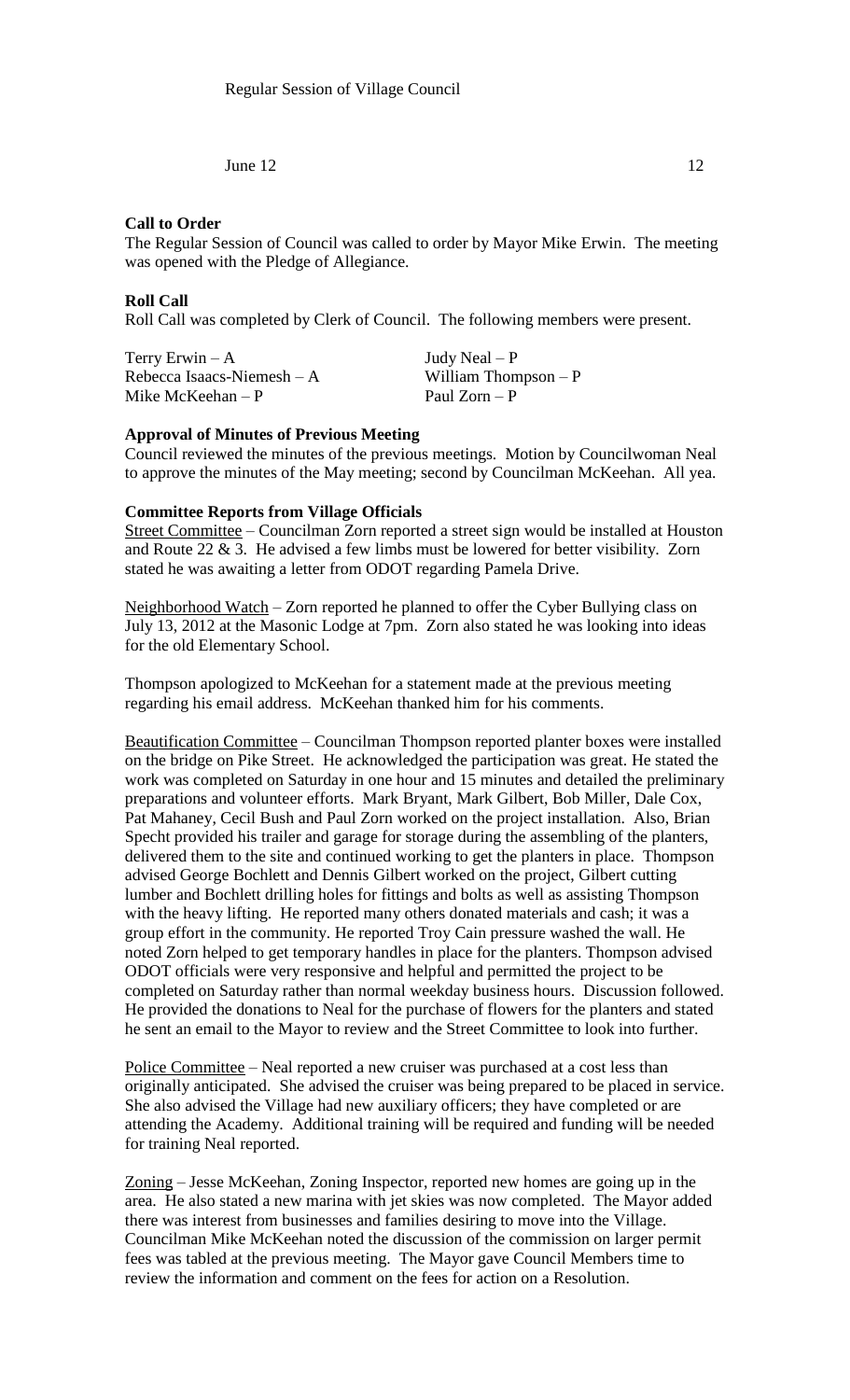Mayor Erwin discussed the #10-98 Committee. He stated in 1998, the law was placed on the books. The Mayor read the Ordinance and maintenance penalties for violations. He advised a committee was in place at one time, consisting of three residents; zoning can bring issues to the committee. Jesse McKeehan discussed a Woodlands complaint regarding the mowing of lots. He stated the #10-98 law superseded the PUD. He advised the builders were compliant; the law helped to resolve the issue. A committee would hear those concerns going forward.

The Mayor read the requirements, conduct, removal and terms for committee members. He stated terms are three years and are staggered. He gave the names of the residents who wished to volunteer as committee members, Jeremy Clifford, Mark Allen and Josh Williamson. Thompson asked about enforcement; the Mayor stated the court would enforce the law. John Poe explained the history regarding past enforcement. Discussion followed.

Motion by Neal to approve appointment of #10-98 committee volunteers; second by McKeehan. All yea.

Discussion resumed on commission for zoning permit fees. Mayor Erwin advised the new permits being discussed were not previously on the books. Jesse McKeehan stated the increase was designed to be fair to everyone. He stated the larger permits would be rare and require a lot more work by the zoning inspector. The Mayor stated it could be monitored and an adjustment made if required. Thompson stated he would like to monitor the zoning permits for six months before approving an increase with a new employee. Neal stated she would approve the increase right away and applauded the job that the zoning inspector was doing; Mike McKeehan agreed and advised the Village receipts would increase with the new permits. Koehler commented. Solicitor Oda advised action needed to be by Ordinance to adjust the compensation on the permits.

Motion by Neal to suspend the rules and waive three readings of Ordinance #10-12; second by M. McKeehan, three yea and one nay by Thompson. Oda noted four votes are required for emergency legislation, but advised the three readings were waived with the vote. Motion by Neal to adopt Ordinance #10-12, setting zoning commission fees for permits as identified; second by Zorn, three yea and one nay by Thompson.

#### **Ordinances/Resolutions**

Koehler discussed the Tax Budget, advising a notice would be posted in the newspaper for a meeting on the annual budget on July 10, 2012 at 5pm. She also advised a check was received for Village stock for \$3,604.88. She requested a Resolution to increase appropriations in the General Fund 1000-730-399-0023 to place funds in Comprehensive Plan and decrease line 1000-725-000 by \$1,000, increase 1000-110-0043; decrease 1000- 410-420 by \$15.30 and move to contractual, 1000-410-399.

Motion by Zorn to suspend the rules and waive three readings of Resolution #8-12; second by Neal. All yea. Motion by Zorn to adopt Resolution #8-12, approving enumerated adjustments to line items in appropriations and declaring an emergency; second by Neal. All yea.

The Fiscal Officer also requested an Ordinance for the purchase of the police cruiser. Oda explained the purchase was approved by a voice vote at the last meeting, but an Ordinance was needed for the bank, authorizing the Mayor to sign the documents.

Motion by Neal to suspend the rules and waive three readings of Ordinance #11-12; second by Zorn. All yea. Motion by Zorn to adopt Ordinance #11-12, approving purchase of a new police cruiser; second by Neal. All yea.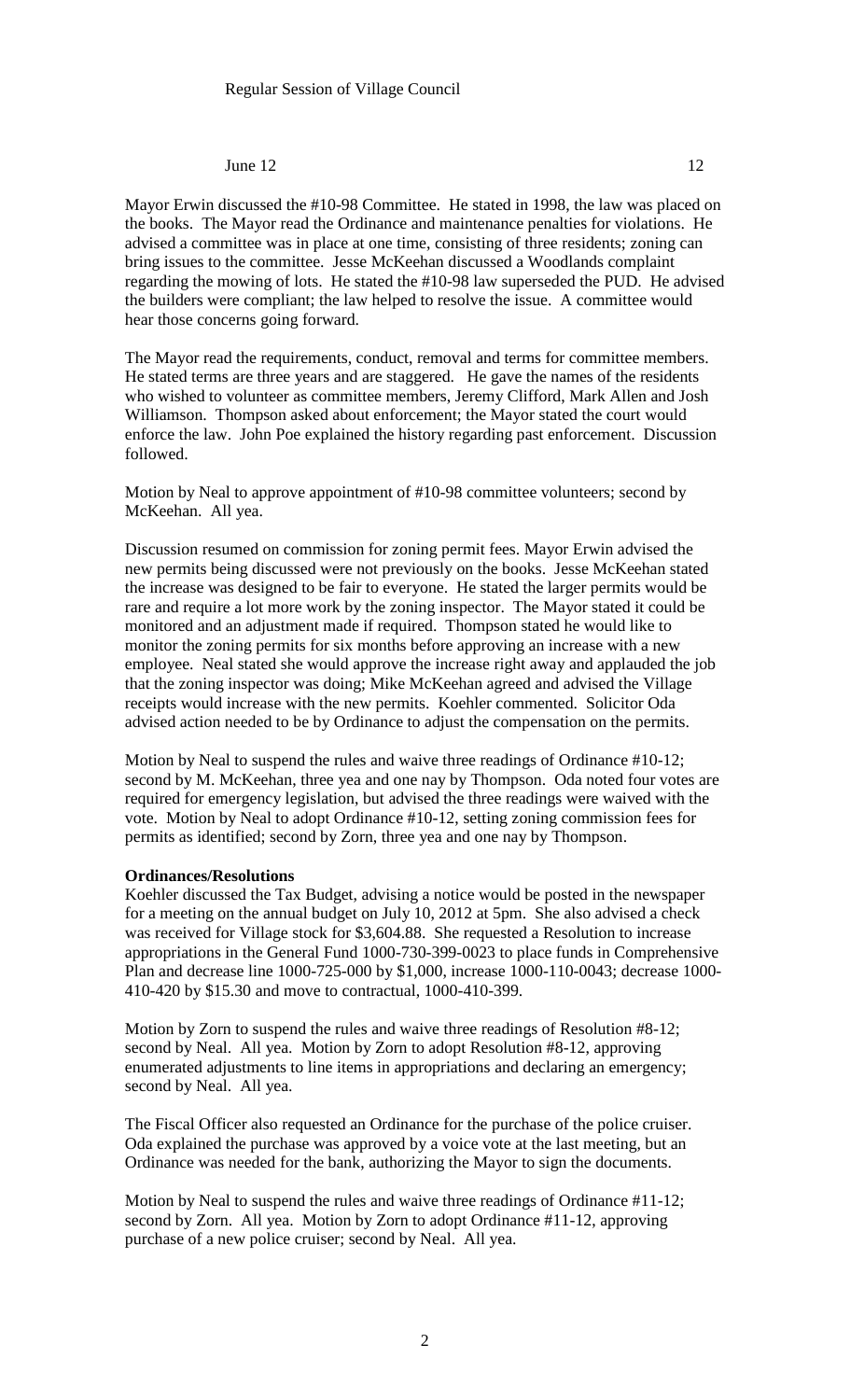An Ordinance was also requested by Koehler for \$2,000 for engineering services for Pamela Drive by Jones Warner Consultants. The Mayor clarified there were two projects, Pamela Drive and the Main Street Project. Originally, the County was to pay \$2,000 for engineering; they agreed to pay the \$2,000 toward Pamela Drive to complete that project instead the Mayor stated. The engineering fee is due from Morrow. A \$750 application fee to Jones Warner for the 2015 project for the Welch Road reclamation is also required. Mayor Erwin stated Phase I and Phase II were already paid; the current request was for an additional two phase project for Welch Road. He stated OPWC is on a three year cycle.

Motion by Neal to suspend the rules and waive three readings of Ordinance #12-12; second by Zorn. All yea. Motion by Neal to adopt Ordinance #12-12, authorizing payment to JWCI and declaring an emergency; second by Zorn. All yea.

Koehler stated Duke Energy increases were included in the folder provided to Council as well as information on Village loans. The Mayor stated the Comprehensive Plan was yet in place and would begin July 13, 2012. He advised letters would be provided.

Oda discussed the Village's lease agreement with Viox. He advised Viox wished to exercise his option to purchase the property. The Solicitor recommended an Ordinance, giving the Mayor the authority to execute an agreement to purchase. McKeehan raised concerns about the Point; Neal agreed. The Mayor stated the Village would receive \$100,975 from Viox. Koehler advised \$35,000 was the Village payoff on the loan for the building across the Municipal Offices.

Motion by McKeehan to suspend the rules and waive three readings of Ordinance #13- 12; second by Zorn. All yea with one condition by Thompson regarding the Point. Discussion followed. Zorn discussed ROW. Oda read a section of the lease agreement regarding the Point; Thompson's condition was satisfied. Motion by Neal to adopt Ordinance #13-12, approving the sale of the property as specified in lease agreement subject to an easement and declaring an emergency; second by McKeehan. All yea.

## **Public Forum**

David Ducker advised he would attend the Neighborhood Watch Meeting in July. He stated the corner of Welch Road, at the hill was becoming a drag strip. Mr. Ducker stated vehicles were not stopping at the stop sign, instead they are speeding through the stop sign. Discussion followed. The Mayor advised he would have officers check the location.

Keith Smith of ODOT addressed the painting of the bridge. He stated he would provide a fax as requested by Sue Ann Nelson. He discussed ODNR regulations and maintenance schedule. He advised the painter selected must be ODOT certified and qualified. He stated he would forward an email to Mayor Erwin. The Mayor advised a painter had been secured for the project.

#### **Approval of Disbursements**

Motion by McKeehan to pay the bills; second by Neal. All yea. Disbursements were distributed by Koehler. Standard Bank Reconciliation Reports by Fund and Fund Summary were provided from May 1, 2012 to June 7, 2012.

The Mayor stated the Village wished to be self sufficient and not over burden the residents. The Mayor stated many people ask what they can do to help. He provided history on the Schuerer Fund provided by a Cincinnati businessman. He stated the interest on the gift provides food/relief fund for those in need, but interest earned is down. Koehler gave interest percentages. Mayor Erwin stated that was one way those who want to help may do so. Neal stated residents may only go to the Food Pantry in Rochester once a month for food. Ducker requested a letter regarding Schuerer Fund donations.